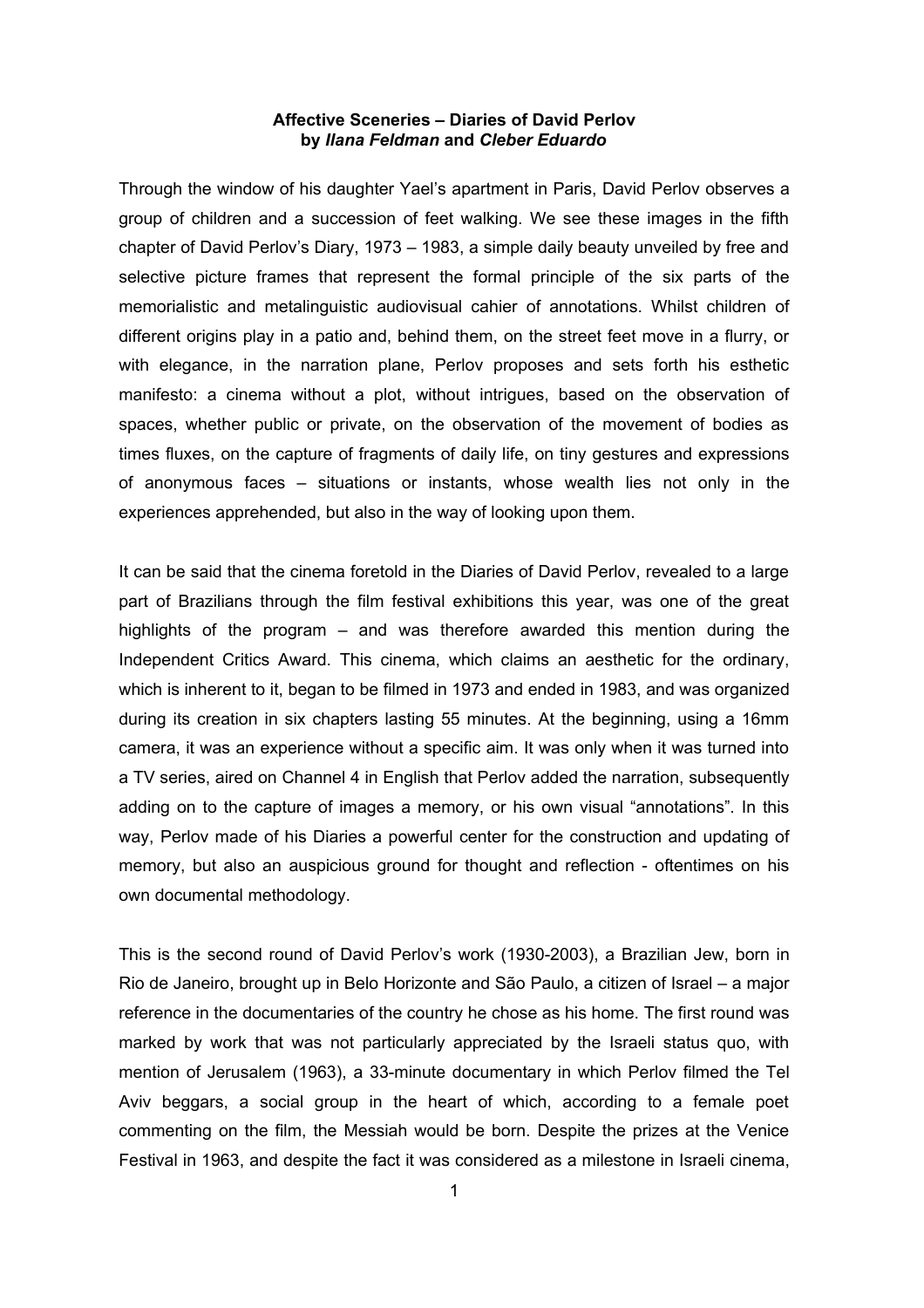the film led to Perlov´s isolation on the part of political authorities of that country. Perlov sought aesthetic and political freedom at a historical point in time blemished by legislations and inflexible authorities in Israel, who clamored for cinematographic projects fostering ideological propaganda, but did not value formal experiences with the intent of allowing more breathing space for people.

According to his wife, Mira Perlov, also a producer of the Diaries (and who was in Brazil accompanying the exhibition of his work), Perlov "wished to make films on people, while they [the status quo in Israel] wished to see films on ideas". From Europe to South America, continents with which the director had close ties, experiences and ideas, the arena of images was seething – the Nouvelle Vague, the novel cinemas, Jean Rouch, the North American direct-cinema. Affiliated to this aesthetic modernity, and under the seminal influence of the poetic documentaries of Joris Ivens (for whom Perlov worked as an assistant), Diaries is also the result of a crisis in conventions for fiction and documentaries, practically a mixture of experiences being enforced since the 1960´s. Thus, while the film incorporates the awareness of whomever is being filmed – as in the French cinéma-verité -, it also leans on the non-interference observational method from the North American direct-cinema. In any fashion, there seems to be in the Diaries a return to the origins, those of Perlov and of cinema as a whole – as in the street scenes and the family scenes captured by the Lumière brothers.

Add on to that the esthetic and stylistic references, the constant presence of narration on off, not as a voice of an omniscient and teleological wisdom, but as the subjective voice of the author-narrator speaking out in the first person. The voice of Perlov who narrates it all, not reiterating images, nor to round up the meaning of experiences, but to incessantly continue the quest. Perlov develops an aesthetic project in which narration is not committed with the truth of "who you are", but instead with the sonorous materiality of words, a materiality which contemplates intonation, the structure of sentences, and the oral rhythm attuned to the movement of planes, and, above all, to movement ' within' such planes. Thus, his narration ceases to simply conceptualize the moments of filming, and looks upon such moments as a bridge towards feelings and sensations that inhabit his past.

There is therefore a paradoxical relationship between image and memory, as, at the same time in which images, captured during the filming, evoke memories, articulating the images in montage also produces these same memories. Because of this, it is far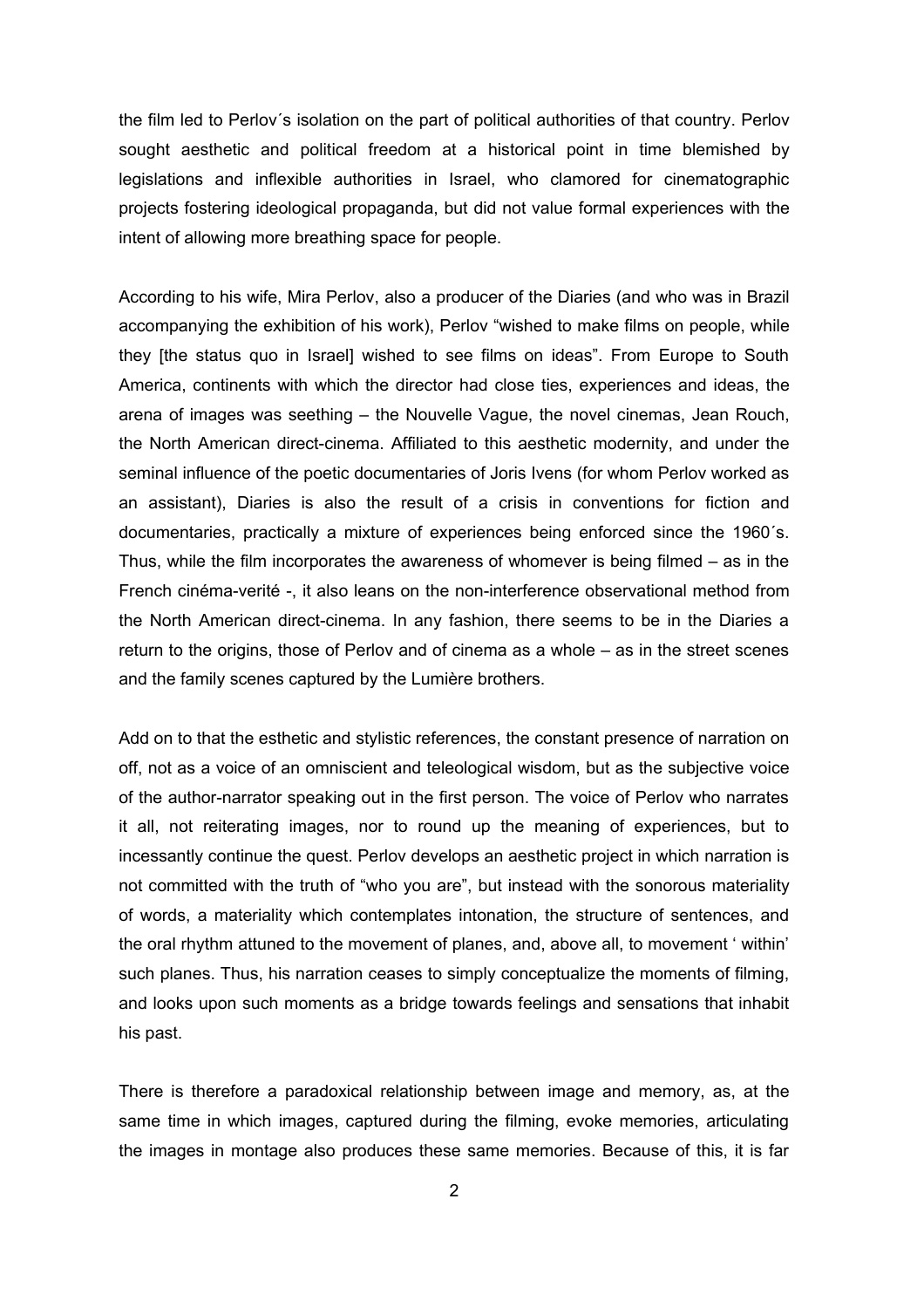from being a Proustian project, marked by involuntary memory. In Diaries, the quest for the lost Madeleine is conscious, desired and required. It is also not about a documentary project which is embedded in temporal duration, as his narration is not simultaneous with the capture of ideas. Perlov, in a distinct way, has worked based on the logic of flow, evoking and building memories based on the fragmentation of time, on spaces and experiences, albeit such experiences are organized chronologically.

In Diaries there is a quest that is undertaken and that is constantly presumed. From the very beginning we are not sure what is being sought, although, due to the insistence of Perlov's voice in looking at some images as portents or prophecies, we can intuitively deduce that this quest is for some sort of revelation. As somebody scrutinizes the confines of memory in the search for a lost mien or face, a sweet smile, a deafening scream and the music of childhood (in this case, an Aria by Bach), Perlov seeks an image that will be able to show us something which can only be apprehended by the perpetually alert camera-eye of the film maker, and that can only be captured by cinematic technology.

At the very beginning of this quasi-omnipresent voice off, Perlov explains his aversion to artifices who construct meaning, proposing a non-fictional approach for this "revelation" sought out in the Diaries. There would thus be some sort of secret in the image, an epiphany, apparently invisible, about to be revealed. Such an epiphany can only be grasped without a prior script or acting, merely through the insistent observation of life's minute details. A secular Jew, Perlov, during several moments in the Diaries, shows a rather religious tie with the ability to reveal the image, upon retaining instants and producing memory – a vision that remits us to André Bazin, a defender of cinema devoted to making the ordinary something sacred.

In the sixth and last chapter of the Diaries, Perlov tells us that, since his childhood, he was an admirer of the picture frames, the frames of windows in the train that connected Belo Horizonte to São Paulo, while he keeps in his mind the view from a window in the coach at Estação da Luz, evocative perchance of the genesis of his trajectory – that is not far from the image-genesis of cinematographic exhibition (the Lumière train). As of that moment onwards, he observes and frames everything within the windows of trolley cars, automobiles and the apartments he walks by. It is during those moments that we see two frames, that of the visor of the camera and that of the window, through which the film maker observes the movements of the world, notwithstanding that he does not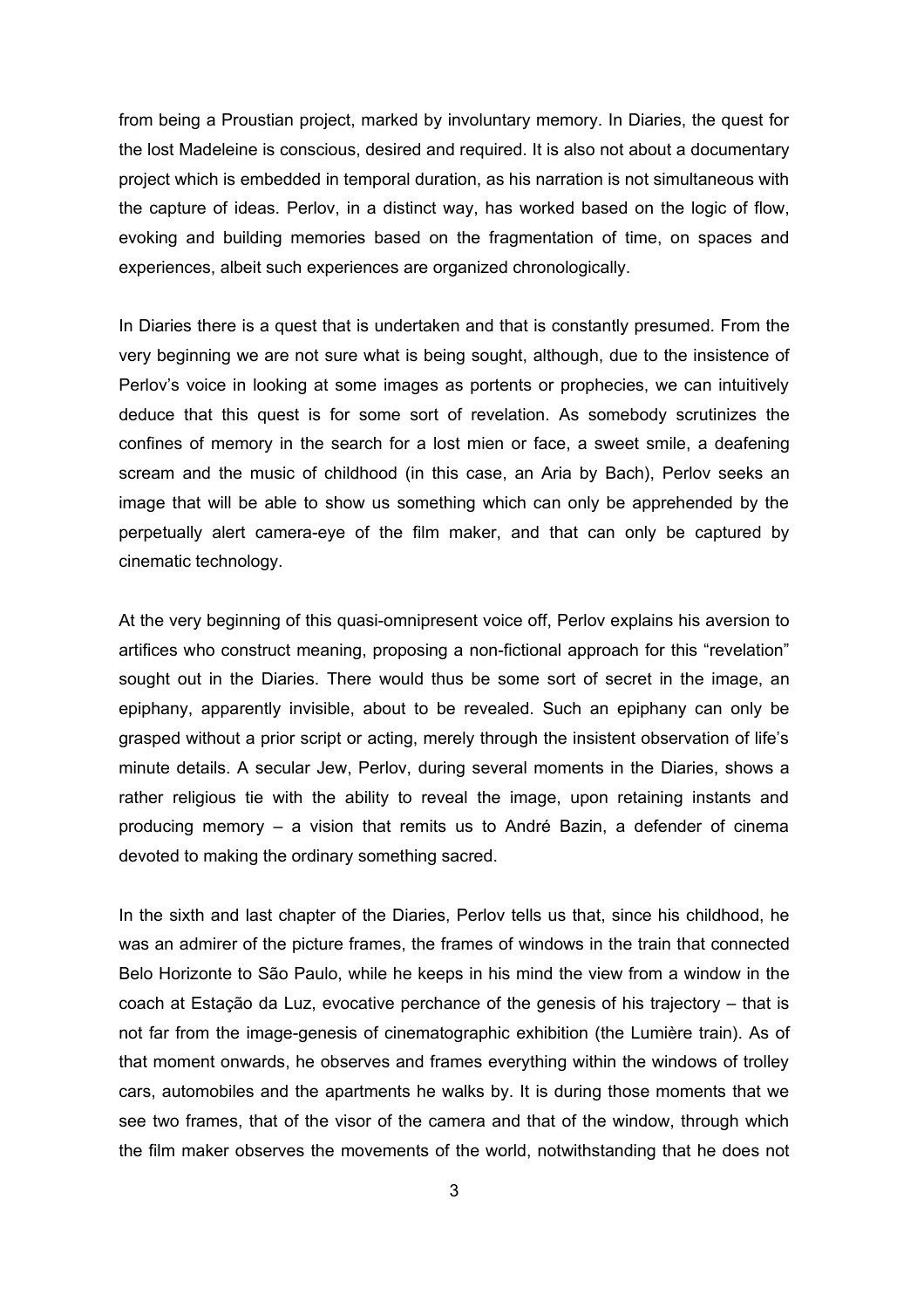grant a prior meaning, or an aim – simply a sort of chance witness. Perlov states, based on the image of the legs of a man running, that the only thing that matters is the movement of the running man, and not where he comes from or where he is heading. "Observation is part of my being", he stresses.

Nonetheless, when he watches from his windows, Perlov, far from opening up fully to chance, seeks the extraordinary in any common image, not the ordinary in any image. The windows are a means to propose conviviality between the inner life (a family's daily life in movement) and the outside (the distinctly repetitive movement from the street). This relationship is also established with the use of the same ambient sound of the city, noisy and laden with horns, within domestic environments. Nonetheless, when he films in Israel, be it within his apartment or outside of it, he points out that this conviviality between the interiority and exteriority is based on a sort of dichotomized relationship. Family and friends are always filmed in harmonious situations, in a sort of affective relationship utopia, whilst the country, when mentioned and visualized, carries the burden of frustrated expectations. Home therefore is a refuge from the national aberrance or abnormality. His wife and children are, in this context, his primary people.

In the first chapter of the Diaries, it is the Yom Kippur war, after some images of a protest captured from the window that reach us through television (another window explored by Perlov in the first two chapters). These war images plant uncertainty in a space of security. In this case, there is a fusion through TV of the inside/outside relationship. In the subsequent chapters (three and four, above all), this relationship becomes one of complementariness and opposition. The third part of the Diaries brings some of the most beautiful images of the series, initially through the dancing of friends in the very bare living room in the Perlov apartment in Tel Aviv, and later with the daughter Naomi learning French with her boyfriend in Paris. Both scenes are truly powerful when it comes to capturing these intimate moments, an intimacy that emerges from the intermediation of the camera and as a reaction to it. Perlov's camera, through which he expresses his love, paying tribute to family and friends, attempts to film them in a poetic and tender fashion, establishing an affective relationship, not only with his beloved, but also with the scenery, images and memories that surround him, even the harshest and saddest.

Regarding his method of coming closer, at times his camera is indiscrete, does not ask for permission, on other occasions is bashful, insisting on showing its presence, on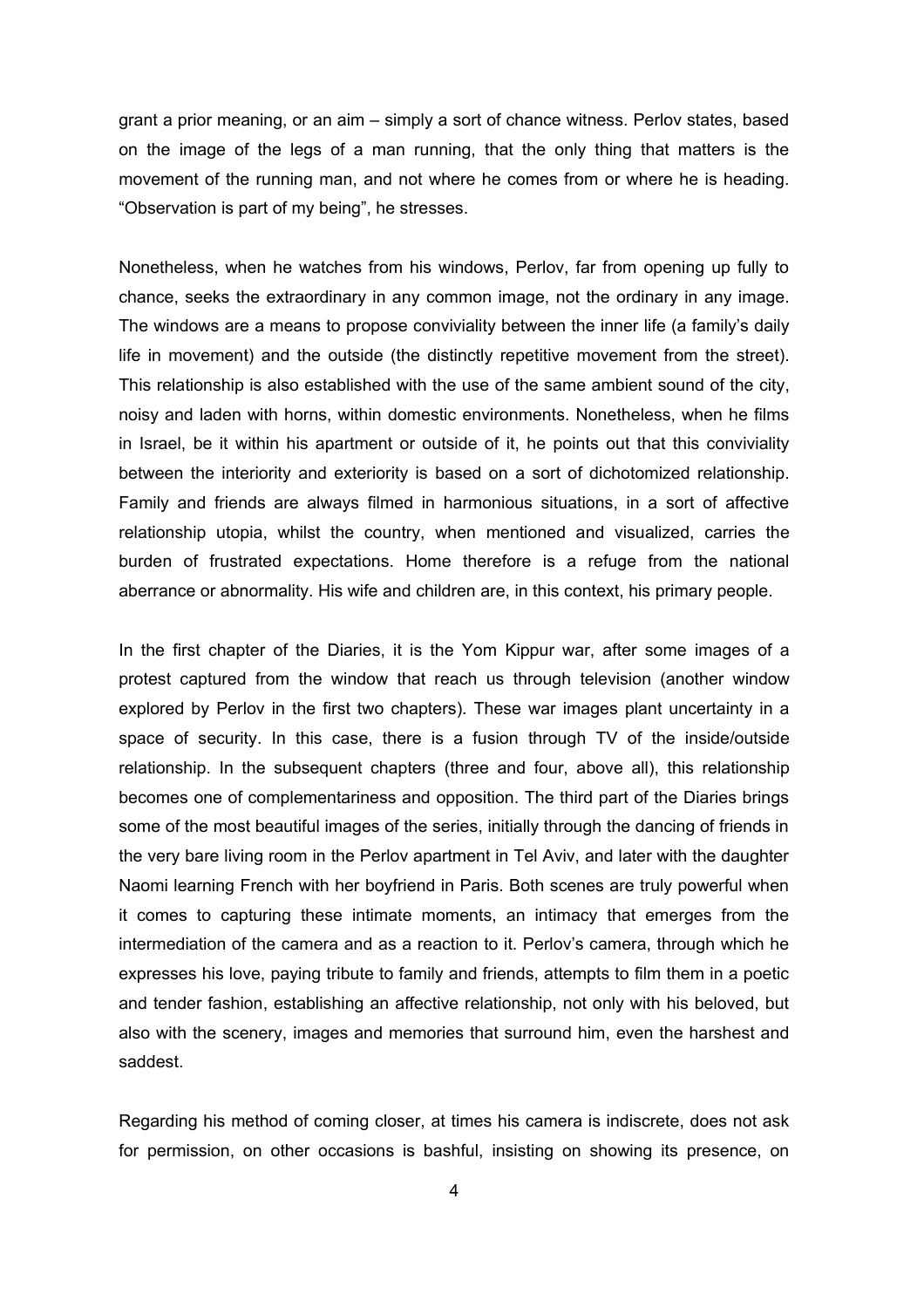requesting a certain performance (and not any performance), in which those being filmed are aware they are part of this frame and react with such an awareness. In this sense, the construction of family intimacy set forth in the Diaries does not take place, at all, in the intimate and intimidating exploration that the term "first person" symbolizes, whether it is in documentaries (such as Tarnation, TV Junkie or Le filmeur) or in all sorts of confessional technological apparatus (such as blogs, fotologs and webcams). These ten years in the life of David Perlov are not presented to us from a confessional viewpoint, one that capitalizes on the issues of the "I" as being the primordial subject. Quite the contrary, his biographical trajectory is revealed to us through fragments and his subjectivity emerges not from an essential interiority, but instead from the observation of the worlds' exteriority, with its rhythm, movements, what is permanent and what changes. That is, it is only from the observation of the world that its "being in the world" can be captured, revealed and amalgamated.

Because of all this, the six chapters of the Diaries are marked by a journey that is constantly underway, and this journey refers to all of the personal issues in Perlov's trajectory, as well as to his audiovisual working methodology being developed. The personal part is directly tied, in the sixth chapter, to the past and to an absence: when he returns to Brazil, he will again meet some friends, revisit affective sceneries in São Paulo, and hear anew the Bach Aria from his youth, Perlov seems to be close, because of the structure chosen, to finding something. Would this be a lost image from childhood? The tension between the proximity of Belo Horizonte, a city laden with sad memories, that he left still a child is magnified through the mention of his mother, Ana, a figure that is little evoked and surrounded in a haze, of whom he prefers not to speak. It is only after visiting her tombstone, still in Belo Horizonte, that Perlov can finally return home, to Israel, the hidden house – not before going through Lisbon where, while he regales us with beautiful images of feet and legs entering and leaving a trolley car, he fills in the sound track with the Ave Maria played on the radio of that city, revering some women who have been important in his life.

To once again learn to see – and subsequently structure whatever has been seen in the filming – this is Perlov's challenge. If we accept this invitation, enabling us to also find the revelation he is seeking, each fragment tends to be an event, a happening, a great potential image, and not merely a record of trivial experiences. Each image thus becomes part of a romantic search, an almost metaphysical one, because of the invisible in this vision, non-trite image of the simultaneously simple and complex